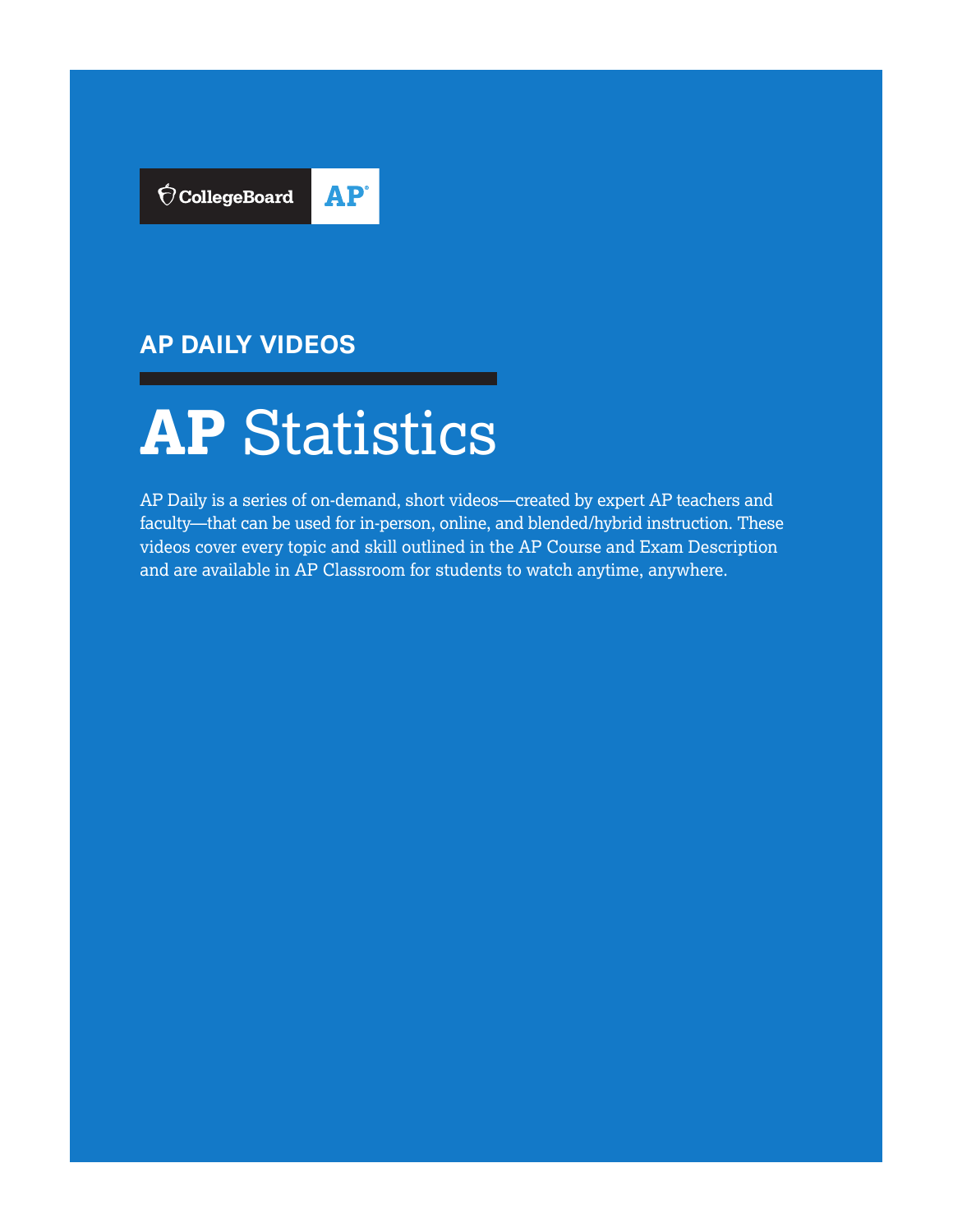| <b>Video Title</b>  | <b>Topic</b>                                                 | <b>Video Focus</b>                                                                                                                                             | <b>Instructor</b> |
|---------------------|--------------------------------------------------------------|----------------------------------------------------------------------------------------------------------------------------------------------------------------|-------------------|
| 1.1: Daily Video 1  | Introducing Statistics-<br>What Can We Learn<br>from Data?   | How statistics can be used to help answer important, real-<br>world questions based on data that vary.                                                         | Daren Starnes     |
| 1.2: Daily Video 1  | The Language of<br>Variation—Variables                       | The structure of a data set; an introduction to the two main Daren Starnes<br>types of variables and how to distinguish them.                                  |                   |
| 1.3: Daily Video 1  | Representing a<br>Categorical Variable<br>with Tables        | How to represent categorical data in tabular form; how the Daren Starnes<br>information provided in a table can be used to describe a<br>categorical variable. |                   |
| 1.4: Daily Video 1  | Representing a<br>Categorical Variable<br>with Graphs        | How to display categorical data graphically; how the<br>information provided in a graph can be used to describe a<br>categorical variable.                     | Daren Starnes     |
| 1.4: Daily Video 2  | Representing a<br>Categorical Variable<br>with Graphs        | How to compare the distribution of a categorical variable<br>in two or more groups, using tables or graphs.                                                    | Daren Starnes     |
| 1.5: Daily Video 1  | Representing a<br>Quantitative Variable<br>with Graphs       | Several graphical displays that can be used to represent<br>the distribution of a quantitative variable.                                                       | Luke Wilcox       |
| 1.6: Daily Video 1  | Describing the<br>Distribution of a<br>Quantitative Variable | How to describe the characteristics of quantitative data<br>distributions.                                                                                     | Luke Wilcox       |
| 1.7: Daily Video 1  | Summary Statistics for<br>a Ouantitative Variable            | How to use summary statistics to describe the distribution Luke Wilcox<br>of a quantitative variable.                                                          |                   |
| 1.7: Daily Video 2  | <b>Summary Statistics for</b><br>a Quantitative Variable     | How to determine outliers and decide which measures of<br>center and variability are best to describe a distribution of<br>a quantitative variable.            | Luke Wilcox       |
| 1.8: Daily Video 1  | Graphical<br>Representations of<br><b>Summary Statistics</b> | How to use the five-number summary to create a boxplot.                                                                                                        | Luke Wilcox       |
| 1.9: Daily Video 1  | Comparing<br>Distributions of a<br>Quantitative Variable     | How to compare distributions of quantitative data.                                                                                                             | Luke Wilcox       |
| 1.10: Daily Video 1 | The Normal<br>Distribution                                   | How to use percentiles and z-scores to compare relative<br>positions of points within a data set or between data sets.                                         | Luke Wilcox       |
| 1.10: Daily Video 2 | The Normal<br>Distribution                                   | How to use the empirical rule and z-score calculations to<br>find area under a normal distribution.                                                            | Luke Wilcox       |
| 1.10: Daily Video 3 | The Normal<br>Distribution                                   | How to use z-score calculations to find area and how to<br>find values when given area for normal distributions.                                               | Luke Wilcox       |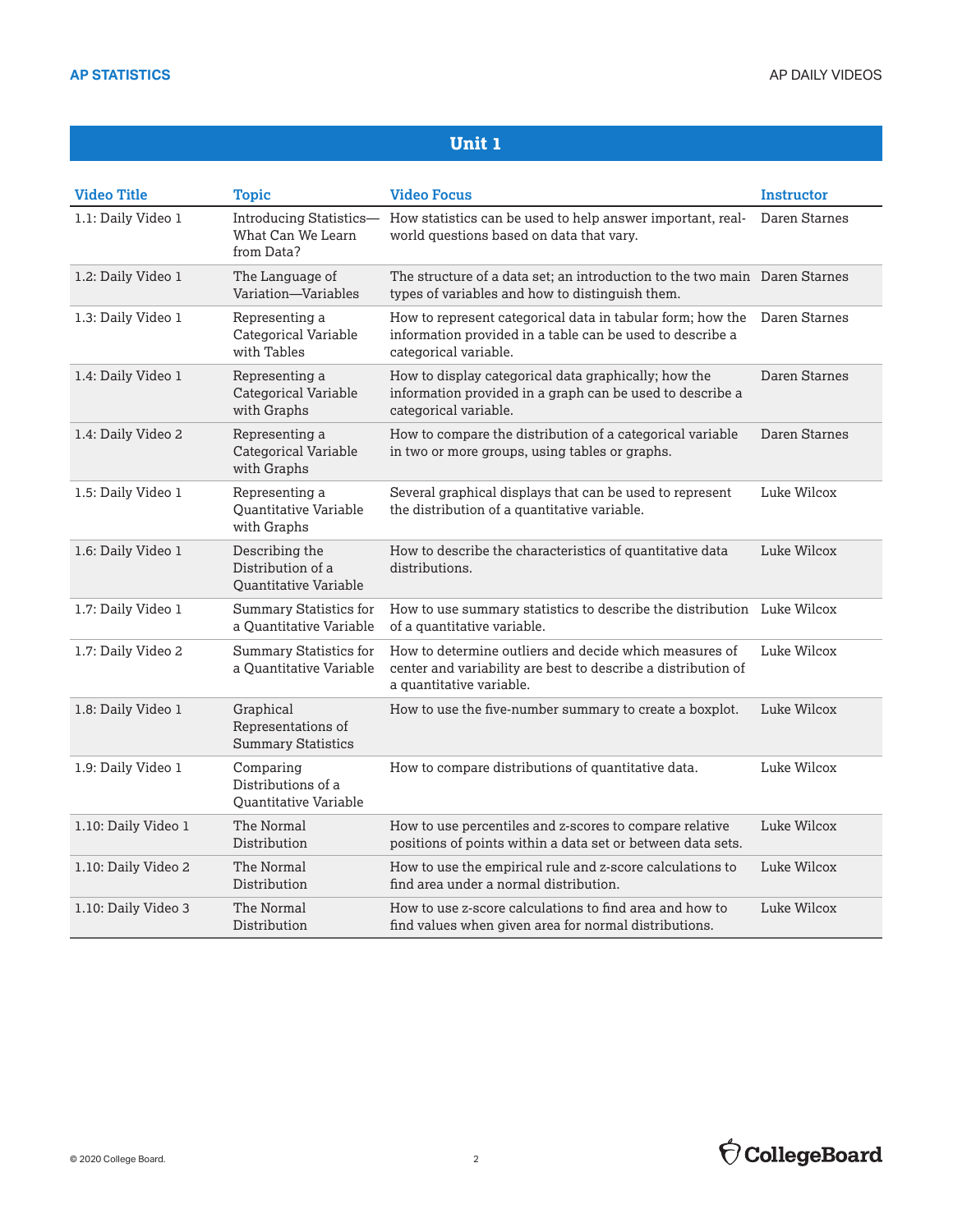| <b>Video Title</b> | <b>Topic</b>                                                     | <b>Video Focus</b>                                                                                                                                       | <b>Instructor</b>        |
|--------------------|------------------------------------------------------------------|----------------------------------------------------------------------------------------------------------------------------------------------------------|--------------------------|
| 2.1: Daily Video 1 | Introducing<br>Statistics-Are<br>Variables Related?              | This video introduces relationships between two variables.                                                                                               | Luke Wilcox              |
| 2.2: Daily Video 1 | Representing<br>Two Categorical<br>Variables                     | This video utilizes two-way tables and graphical displays to<br>determine if two categorical variables are associated.                                   | Luke Wilcox              |
| 2.3: Daily Video 1 | Statistics for<br>Two Categorical<br>Variables                   | This video demonstrates how to use summary statistics to<br>determine if two categorical variables are associated.                                       | Luke Wilcox              |
| 2.4: Daily Video 1 | Relationships<br>Between Two<br><b>Quantitative</b><br>Variables | This video distinguishes between explanatory and response<br>variables and demonstrates the construction of a scatterplot.                               | Dashiell Young-<br>Saver |
| 2.4: Daily Video 2 | Relationships<br>Between Two<br><b>Quantitative</b><br>Variables | This video demonstrates how to properly describe a<br>scatterplot.                                                                                       | Dashiell Young-<br>Saver |
| 2.5: Daily Video 1 | Correlation                                                      | This video illustrates how to use the correlation $(r)$ to interpret Dashiell Young-<br>a linear relationship.                                           | Saver                    |
| 2.5: Daily Video 2 | Correlation                                                      | This video distinguishes between correlation and causation.                                                                                              | Dashiell Young-<br>Saver |
| 2.6: Daily Video 1 | Linear Regression<br>Models                                      | This video introduces students to the components of a linear<br>regression model and demonstrates making predictions using<br>that model.                | Dashiell Young-<br>Saver |
| 2.6: Daily Video 2 | <b>Linear Regression</b><br>Models                               | This video explores the dangers of extrapolation in linear<br>regression and offers strategies for earning maximum credit<br>on free-response questions. | Dashiell Young-<br>Saver |
| 2.7: Daily Video 1 | Residuals                                                        | This video explores calculating and interpreting residuals as<br>well as constructing residual plots.                                                    | Dashiell Young-<br>Saver |
| 2.7: Daily Video 2 | Residuals                                                        | This video illustrates how to use residual plots to determine if<br>linear models are appropriate for different datasets.                                | Dashiell Young-<br>Saver |
| 2.8: Daily Video 1 | Least Squares<br>Regression                                      | This video describes how the LSRL is determined by<br>minimizing of the sum of squared residuals.                                                        | Dashiell Young-<br>Saver |
| 2.8: Daily Video 2 | Least Squares<br>Regression                                      | This video describes the precise interpretations of the slope<br>and y-intercept of a linear regression model.                                           | Dashiell Young-<br>Saver |
| 2.8: Daily Video 3 | <b>Least Squares</b><br>Regression                               | This video demonstrates interpreting the coefficient of<br>determination (r-squared) and computer output for regression.                                 | Dashiell Young-<br>Saver |
| 2.9: Daily Video 1 | Analyzing<br>Departures from<br>Linearity                        | This video demonstrates how to find and categorize influential Dashiell Young-<br>points (as outliers, high-leverage points, or both).                   | Saver                    |
| 2.9: Daily Video 2 | Analyzing<br>Departures from<br>Linearity                        | This video will demonstrate interpretations of non-linear<br>relationships that have been transformed for linear modeling.                               | Dashiell Young-<br>Saver |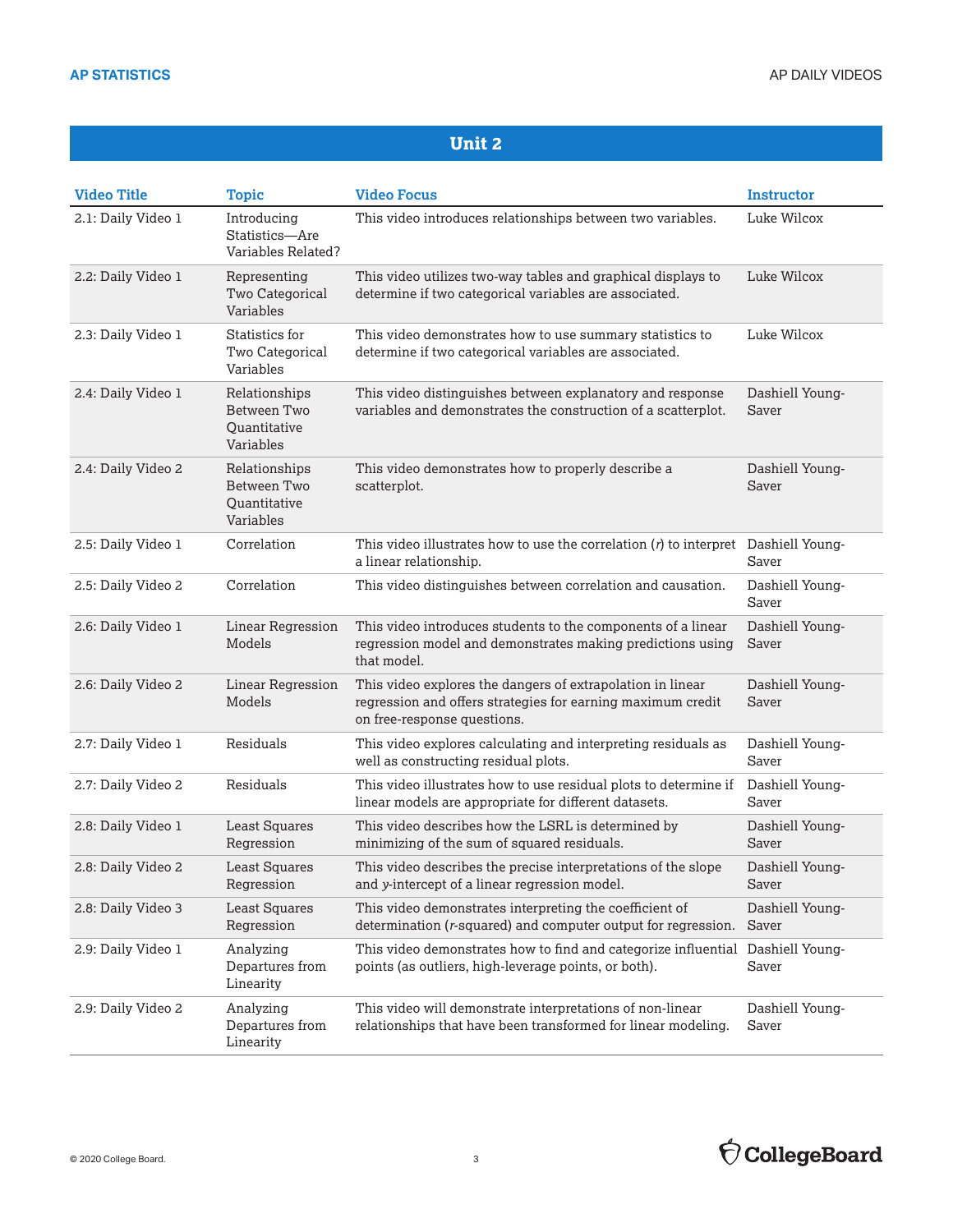| <b>Video Title</b> | <b>Topic</b>                                                              | <b>Video Focus</b>                                                                                          | <b>Instructor</b>        |
|--------------------|---------------------------------------------------------------------------|-------------------------------------------------------------------------------------------------------------|--------------------------|
| 3.1: Daily Video 1 | Introducing Statistics-<br>Do the Data We<br>Collected Tell the<br>Truth? | This video explores the challenges of collecting data in an<br>unbiased wav.                                | Dashiell Young-<br>Saver |
| 3.2: Daily Video 1 | Introduction to<br>Planning a Study                                       | This video explores different types of studies and the<br>scope of conclusions that can be drawn from them. | Dashiell Young-<br>Saver |
| 3.3: Daily Video 1 | Random Sampling and<br>Data Collection                                    | This video describes various methods for collecting a<br>random sample.                                     | Dashiell Young-<br>Saver |
| 3.3: Daily Video 2 | Random Sampling and<br>Data Collection                                    | This video discusses the advantages and disadvantages of<br>various sampling methods.                       | Dashiell Young-<br>Saver |
| 3.4: Daily Video 1 | Potential Problems with<br>Sampling                                       | This video discusses potential sources of bias in sampling<br>methods.                                      | Dashiell Young-<br>Saver |
| 3.5: Daily Video 1 | Introduction to<br><b>Experimental Design</b>                             | This video describes the effect of confounding variables<br>and the basic components of an experiment.      | Joshua Sawyer            |
| 3.5: Daily Video 2 | Introduction to<br><b>Experimental Design</b>                             | This video describes the elements of a well-designed<br>experiment.                                         | Joshua Sawyer            |
| 3.5: Daily Video 3 | Introduction to<br><b>Experimental Design</b>                             | This video explores various experimental designs and<br>methods.                                            | Joshua Sawyer            |
| 3.6: Daily Video 1 | Selecting an<br><b>Experimental Design</b>                                | This video discusses the way that blocking can be used to<br>improve the design of an experiment.           | Joshua Sawyer            |
| 3.6: Daily Video 2 | Selecting an<br><b>Experimental Design</b>                                | This video discusses the components of a well-designed<br>experiment and describes a matched pairs design.  | Joshua Sawyer            |
| 3.7: Daily Video 1 | Inference and<br>Experiments                                              | This video discusses how to make decisions based on<br>well-designed experiments.                           | Joshua Sawyer            |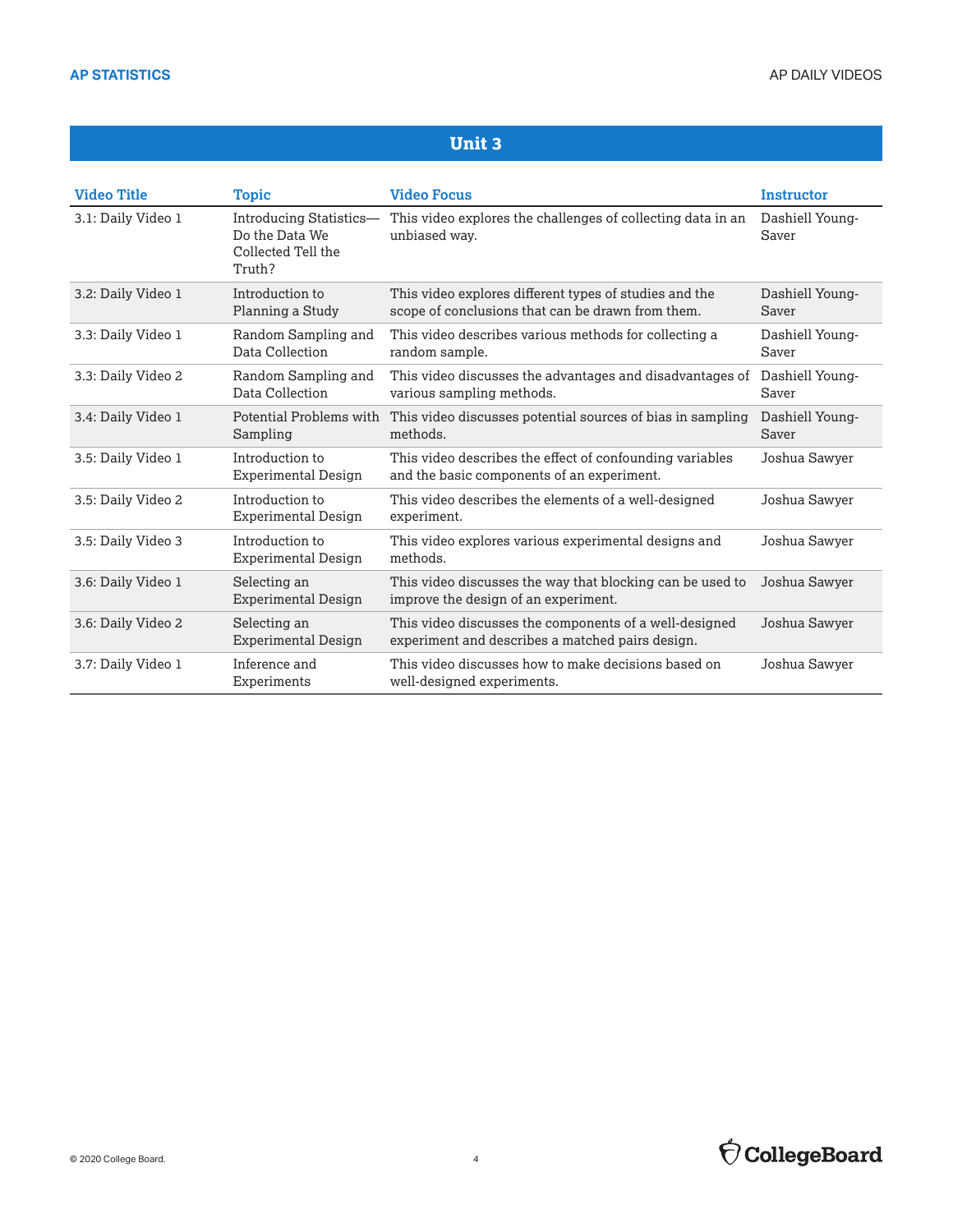| <b>Video Title</b>  | <b>Topic</b>                                                            | <b>Video Focus</b>                                                                                                                  | <b>Instructor</b> |
|---------------------|-------------------------------------------------------------------------|-------------------------------------------------------------------------------------------------------------------------------------|-------------------|
| 4.1: Daily Video 1  | Introducing Statistics-<br>Random and<br>Non-Random Patterns?           | This video discusses the concept of randomness and how<br>chance behavior may appear non-random.                                    | Joshua Sawyer     |
| 4.2: Daily Video 1  | Estimating<br>Probabilities Using<br>Simulation                         | This video introduces random outcomes, events, and<br>simulations.                                                                  | Joshua Sawyer     |
| 4.2: Daily Video 2  | Estimating<br>Probabilities Using<br>Simulation                         | This video introduces the law of large numbers and<br>shows how to use simulation to estimate probabilities.                        | Joshua Sawyer     |
| 4.3: Daily Video 1  | Introduction to<br>Probability                                          | This video introduces probability rules for events and<br>their complements.                                                        | Joshua Sawyer     |
| 4.4: Daily Video 1  | <b>Mutually Exclusive</b><br>Events                                     | This video explains why two events are (or are not)<br>mutually exclusive.                                                          | Joshua Sawyer     |
| 4.5: Daily Video 1  | <b>Conditional Probability</b>                                          | This video discusses how to calculate and interpret<br>conditional probabilities.                                                   | Joshua Sawyer     |
| 4.6: Daily Video 1  | <b>Independent Events</b><br>and Unions of Events                       | This video explains how to determine if two events<br>are independent and how to calculate probabilities for<br>independent events. | Joshua Sawyer     |
| 4.6: Daily Video 2  | <b>Independent Events</b><br>and Unions of Events                       | This video discusses how to calculate the probability for<br>the union of two events.                                               | Joshua Sawyer     |
| 4.6: Daily Video 3  | <b>Independent Events</b><br>and Unions of Events                       | This video reviews the key ideas and formulas of<br>probability, and shows how to apply them on a<br>free-response question         | Joshua Sawyer     |
| 4.7: Daily Video 1  | Introduction to<br>Random Variables<br>and Probability<br>Distributions | This video introduces the concept of a random variable<br>and a probability distribution.                                           | Penny Smeltzer    |
| 4.7: Daily Video 2  | Introduction to<br>Random Variables<br>and Probability<br>Distributions | This video shows you how to interpret or describe a<br>probability distribution.                                                    | Penny Smeltzer    |
| 4.8: Daily Video 1  | Mean and Standard<br>Deviation of Random<br>Variables                   | This video demonstrates calculating the mean and<br>standard deviation of discrete random variables.                                | Penny Smeltzer    |
| 4.9: Daily Video 1  | <b>Combining Random</b><br>Variables                                    | This video discusses the effects of a linear transformation<br>on the mean and standard deviation of a random variable.             | Penny Smeltzer    |
| 4.9: Daily Video 2  | Combining Random<br>Variables                                           | This video shows how to calculate parameters for a linear<br>combination of random variables.                                       | Penny Smeltzer    |
| 4.10: Daily Video 1 | Introduction to the<br><b>Binomial Distribution</b>                     | This video discusses how to identify a binomial random<br>variable and how to calculate binomial probabilities.                     | Penny Smeltzer    |
| 4.11: Daily Video 1 | Parameters for a<br><b>Binomial Distribution</b>                        | This video shows how to calculate the parameters for a<br>binomial distribution.                                                    | Penny Smeltzer    |
| 4.12: Daily Video 1 | The Geometric<br>Distribution                                           | This video shows how to calculate probabilities and<br>parameters for geometric distributions.                                      | Penny Smeltzer    |
| 4.12: Daily Video 2 | The Geometric<br>Distribution                                           | This video gives practice calculating and interpreting<br>probabilities and parameters.                                             | Penny Smeltzer    |



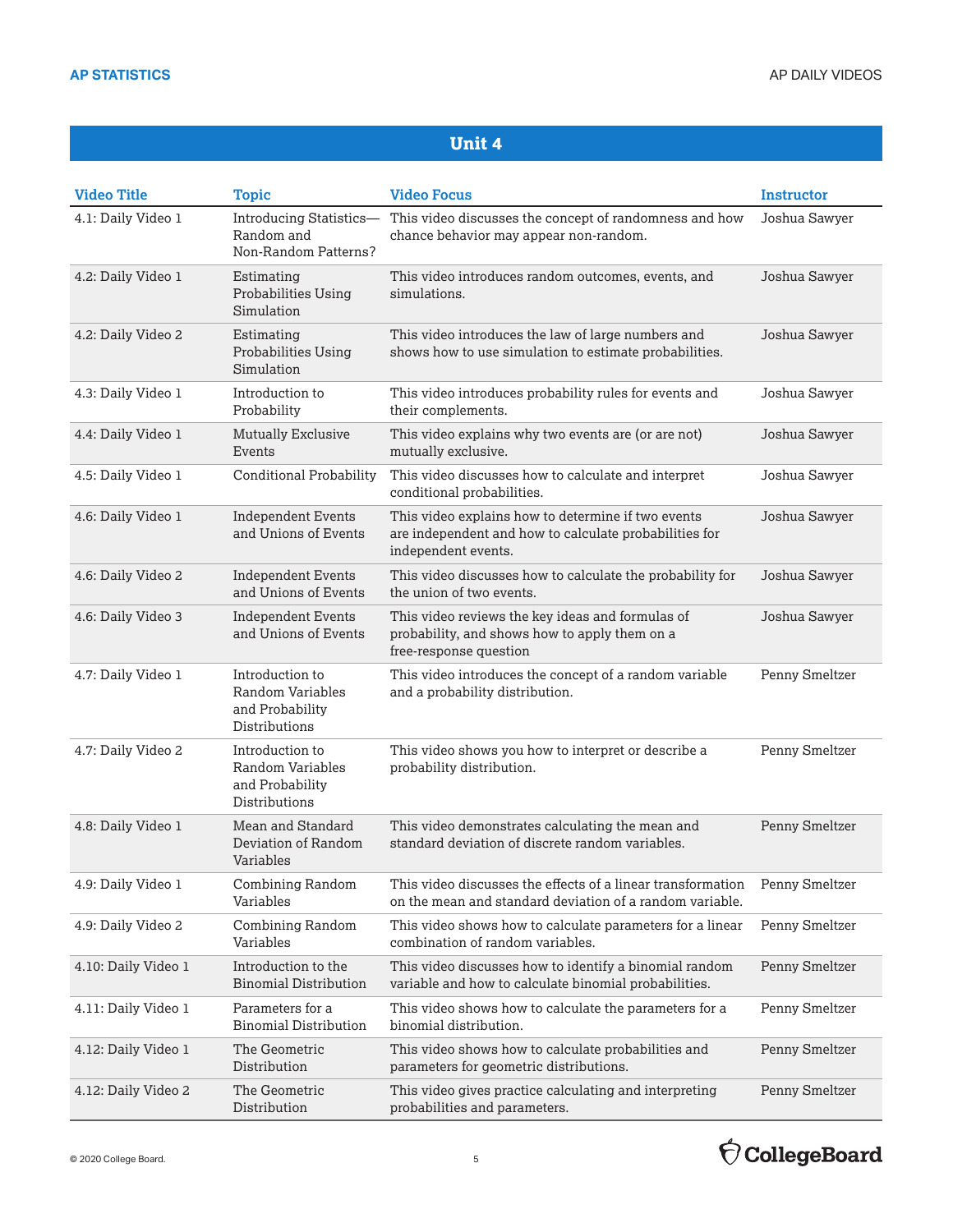| <b>Video Title</b> | <b>Topic</b>                                                              | <b>Video Focus</b>                                                                                                                                                                                               | Instructor     |
|--------------------|---------------------------------------------------------------------------|------------------------------------------------------------------------------------------------------------------------------------------------------------------------------------------------------------------|----------------|
| 5.1: Daily Video 1 | Introducing Statistics-<br>Why Is My Sample Not<br>Like Yours?            | This video shows the variation in statistics for samples<br>taken from the same population.                                                                                                                      | Penny Smeltzer |
| 5.2: Daily Video 1 | The Normal<br>Distribution, Revisited                                     | This video shows how to calculate probabilities for<br>continuous random variables associated with a normal<br>distribution and determine the interval associated with a<br>given area in a normal distribution. | Penny Smeltzer |
| 5.2: Daily Video 2 | The Normal<br>Distribution, Revisited                                     | This video shows how to calculate probabilities involving<br>a linear combination (especially difference or sum) of<br>independent, approximately normal random variables.                                       | Penny Smeltzer |
| 5.2: Daily Video 3 | The Normal<br>Distribution, Revisited                                     | This video shows how to determine the appropriateness of Penny Smeltzer<br>using the normal distribution.                                                                                                        |                |
| 5.3: Daily Video 1 | The Central Limit<br>Theorem                                              | This video introduces the concept of a sampling<br>distribution and the central limit theorem using simulation.                                                                                                  | Penny Smeltzer |
| 5.3: Daily Video 2 | The Central Limit<br>Theorem                                              | This video introduces the concept of a randomization<br>distribution for an experiment using simulation.                                                                                                         | Penny Smeltzer |
| 5.4: Daily Video 1 | <b>Biased and Unbiased</b><br><b>Point Estimates</b>                      | This video shows why an estimator is or is not biased.                                                                                                                                                           | Penny Smeltzer |
| 5.5: Daily Video 1 | <b>Sampling Distributions</b><br>for Sample Proportions                   | This video discusses the shape, center, and variability of<br>the sampling distribution of a sample proportion.                                                                                                  | Josh Tabor     |
| 5.5: Daily Video 2 | <b>Sampling Distributions</b><br>for Sample Proportions                   | This video discusses how to interpret parameters and<br>probabilities for a sampling distribution of a sample<br>proportion.                                                                                     | Josh Tabor     |
| 5.6: Daily Video 1 | <b>Sampling Distributions</b><br>for Differences in<br>Sample Proportions | This video discusses the shape, center, and variability of the<br>sampling distribution of a difference in sample proportions.                                                                                   | Josh Tabor     |
| 5.6: Daily Video 2 | <b>Sampling Distributions</b><br>for Differences in<br>Sample Proportions | This video discusses how to interpret parameters and<br>probabilities for a sampling distribution of a difference in<br>sample proportions.                                                                      | Josh Tabor     |
| 5.7: Daily Video 1 | <b>Sampling Distributions</b><br>for Sample Means                         | This video discusses the shape, center, and variability of<br>the sampling distribution of a sample mean.                                                                                                        | Josh Tabor     |
| 5.7: Daily Video 2 | <b>Sampling Distributions</b><br>for Sample Means                         | This video discusses how to interpret parameters and<br>probabilities for a sampling distribution of a sample mean.                                                                                              | Josh Tabor     |
| 5.8: Daily Video 1 | <b>Sampling Distributions</b><br>for Differences in<br>Sample Means       | This video discusses the shape, center, and variability of<br>the sampling distribution of a difference in sample means.                                                                                         | Josh Tabor     |
| 5.8: Daily Video 2 | <b>Sampling Distributions</b><br>for Differences in<br>Sample Means       | This video discusses how to interpret parameters and<br>probabilities for a sampling distribution of a difference in<br>sample means.                                                                            | Josh Tabor     |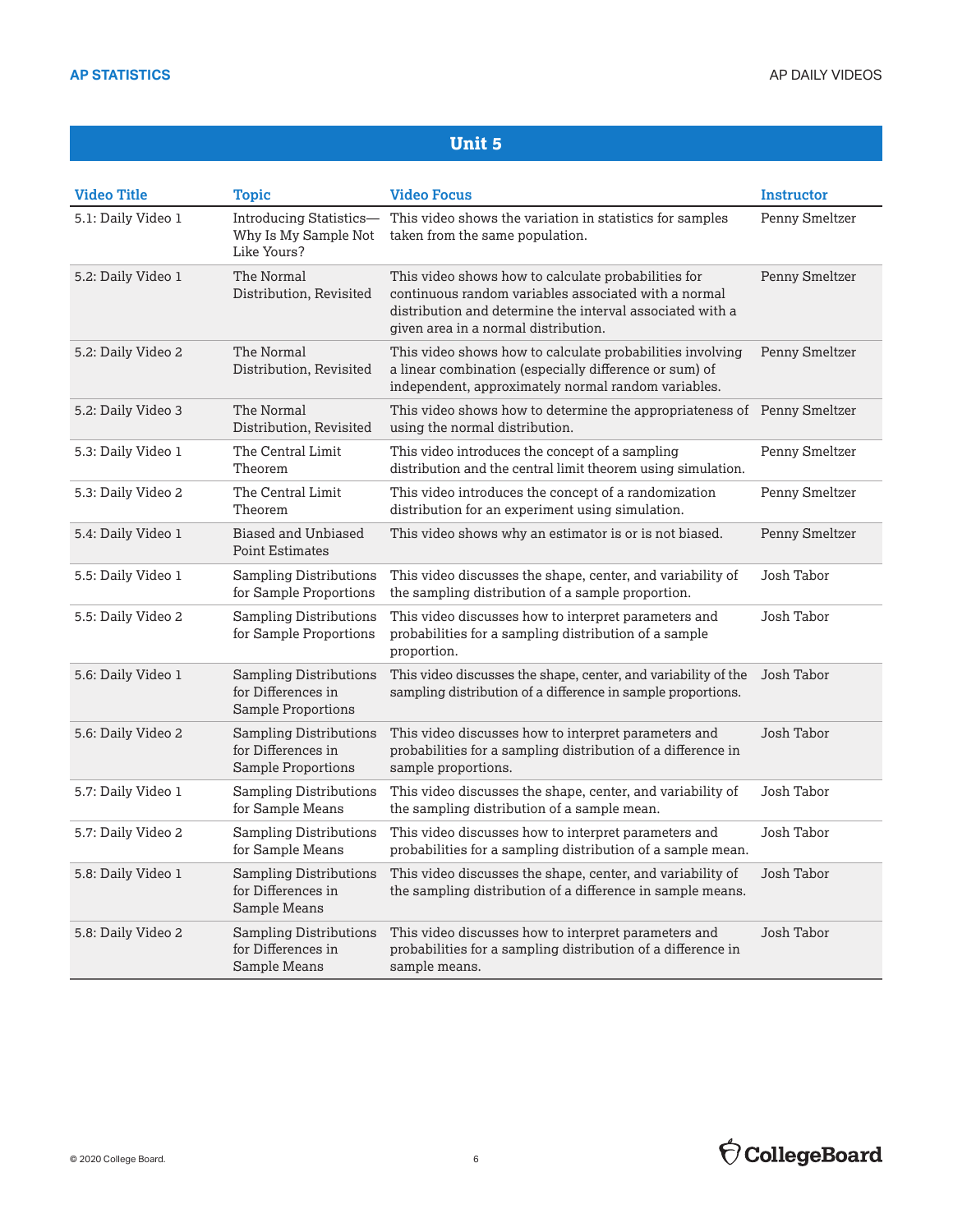| <b>Video Title</b> | <b>Topic</b>                                                                                                | <b>Video Focus</b>                                                                                                                                    | <b>Instructor</b> |
|--------------------|-------------------------------------------------------------------------------------------------------------|-------------------------------------------------------------------------------------------------------------------------------------------------------|-------------------|
| 6.1: Daily Video 1 | Introducing Statistics-<br>Why Be Normal?                                                                   | This video introduces the logic of significance testing for a<br>population proportion.                                                               | Josh Tabor        |
| 6.2: Daily Video 1 | Constructing a<br>Confidence Interval for<br>a Population Proportion                                        | This video discusses how to identify the procedure and<br>check the conditions for constructing a confidence interval<br>for a population proportion. | Josh Tabor        |
| 6.2: Daily Video 2 | Constructing a<br>Confidence Interval for<br>a Population Proportion                                        | This video discusses how to calculate a confidence<br>interval for a population proportion.                                                           | Josh Tabor        |
| 6.2: Daily Video 3 | Constructing a<br>Confidence Interval for<br>a Population Proportion population proportion.                 | This video discusses how to determine the sample<br>size that will result in a given margin of error for a                                            | Josh Tabor        |
| 6.3: Daily Video 1 | Justifying a Claim<br>Based on a Confidence<br>Interval for a Population a claim.<br>Proportion             | This video discusses how to interpret a confidence interval Josh Tabor<br>for a population proportion and use the interval to justify                 |                   |
| 6.3: Daily Video 2 | Justifying a Claim<br>Based on a Confidence<br>Interval for a Population confidence interval.<br>Proportion | This video discusses how to interpret a confidence<br>level and the factors that affect the margin of error in a                                      | Josh Tabor        |
| 6.3: Daily Video 3 | Justifying a Claim<br>Based on a Confidence<br>Interval for a Population proportion.<br>Proportion          | This video illustrates the entire process of constructing<br>and interpreting a confidence interval for a population                                  | Josh Tabor        |
| 6.4: Daily Video 1 | Setting Up a Test for a<br><b>Population Proportion</b>                                                     | This video discusses how to state the null and<br>alternative hypotheses for a significance test for a<br>population proportion.                      | Josh Tabor        |
| 6.4: Daily Video 2 | Setting Up a Test for a<br><b>Population Proportion</b>                                                     | This video discusses how to identify the procedure and<br>check the conditions for performing a significance test for<br>a population proportion.     | Josh Tabor        |
| 6.5: Daily Video 1 | Interpreting P-Values                                                                                       | This video discusses how to calculate a test statistic and<br>p-value for a significance test of a population proportion.                             | Josh Tabor        |
| 6.5: Daily Video 2 | Interpreting P-Values                                                                                       | This video discusses how to interpret the <i>p</i> -value for a<br>significance test for a population proportion.                                     | Josh Tabor        |
| 6.6: Daily Video 1 | Concluding a Test for a<br>Population Proportion                                                            | This video discusses how to state a conclusion for a<br>significance test for a population proportion.                                                | Josh Tabor        |
| 6.6: Daily Video 2 | Concluding a Test for a<br><b>Population Proportion</b>                                                     | This video illustrates the entire process of performing a<br>significance test for a population proportion.                                           | Josh Tabor        |
| 6.7: Daily Video 1 | Potential Errors When<br>Performing Tests                                                                   | This video discusses how to identify and interpret Type I<br>and Type II errors.                                                                      | Josh Tabor        |
| 6.7: Daily Video 2 | Potential Errors When<br>Performing Tests                                                                   | This video discusses power and the factors that affect the<br>probabilities of Type I and Type II errors.                                             | Josh Tabor        |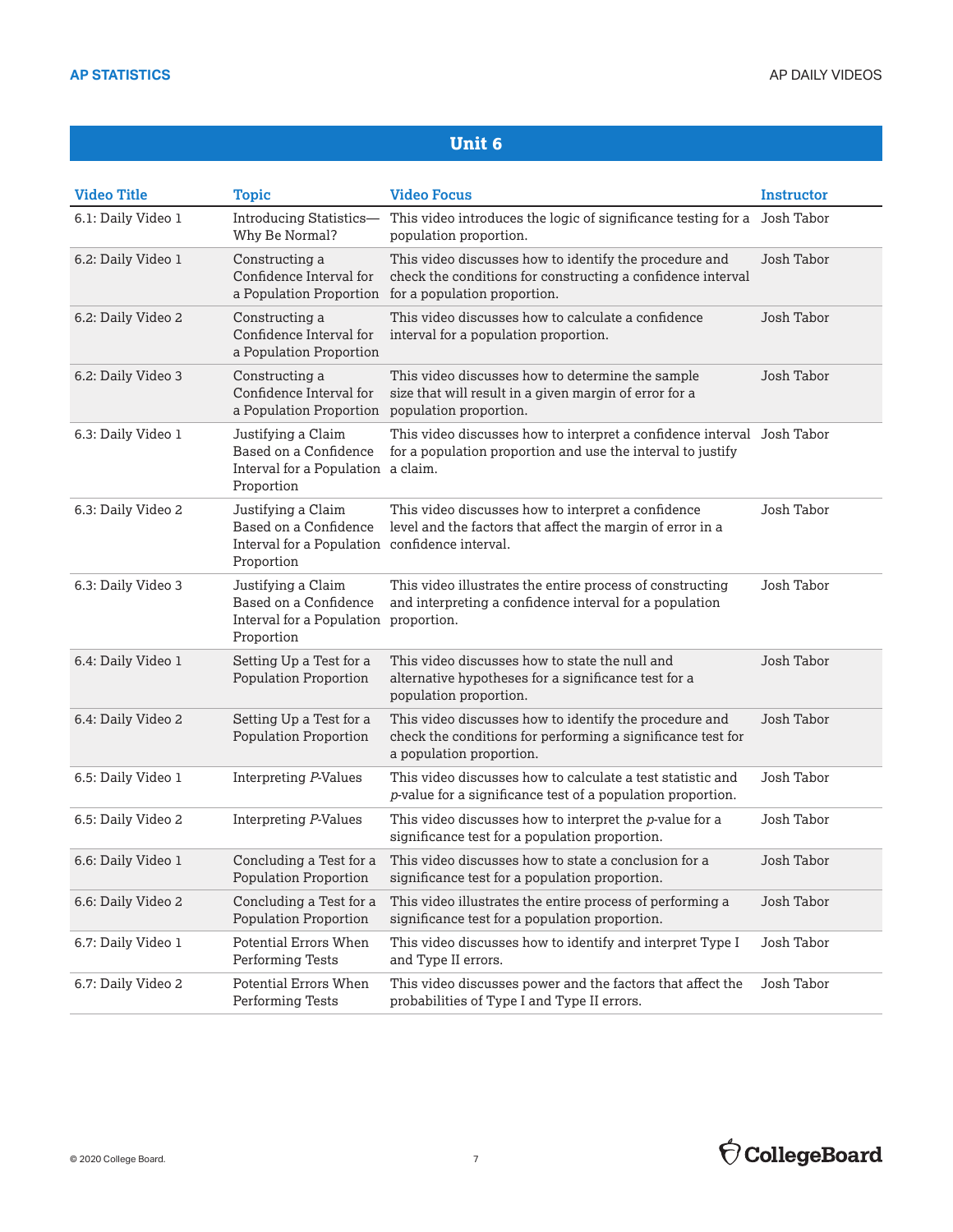| <b>Video Title</b>  | <b>Topic</b>                                                                                                         | <b>Video Focus</b>                                                                                                                                        | <b>Instructor</b> |
|---------------------|----------------------------------------------------------------------------------------------------------------------|-----------------------------------------------------------------------------------------------------------------------------------------------------------|-------------------|
| 6.8: Daily Video 1  | Confidence Intervals for<br>the Difference of Two<br>Proportions                                                     | This video discusses how to identify the procedure and<br>check the conditions for constructing a confidence interval<br>for a difference in proportions. | Douglas Tyson     |
| 6.8: Daily Video 2  | Confidence Intervals for<br>the Difference of Two<br>Proportions                                                     | This video discusses how to calculate a confidence<br>interval for a difference in proportions.                                                           | Douglas Tyson     |
| 6.9: Daily Video 1  | Justifying a Claim<br>Based on a Confidence<br>Interval for a Difference<br><b>Between Population</b><br>Proportions | This video discusses how to interpret a confidence interval Douglas Tyson<br>for a difference in proportions and use the interval to<br>justify a claim.  |                   |
| 6.9: Daily Video 2  | Justifying a Claim<br>Based on a Confidence<br>Interval for a Difference<br><b>Between Population</b><br>Proportions | This video illustrates the entire process of constructing<br>and interpreting a confidence interval for a difference in<br>population proportions.        | Douglas Tyson     |
| 6.10: Daily Video 1 | Setting Up a Test for<br>the Difference of Two<br><b>Population Proportions</b>                                      | This video discusses how to state the null and alternative<br>hypotheses for a significance test of a difference<br>in proportions.                       | Douglas Tyson     |
| 6.10: Daily Video 2 | Setting Up a Test for<br>the Difference of Two<br><b>Population Proportions</b>                                      | This video discusses how to identify the procedure and<br>check the conditions for performing a significance test of a<br>difference in proportions.      | Douglas Tyson     |
| 6.11: Daily Video 1 | Carrying Out a Test for<br>the Difference of Two<br><b>Population Proportions</b>                                    | This video discusses how to calculate a test statistic<br>and p-value for a significance test of a difference in<br>proportions.                          | Douglas Tyson     |
| 6.11: Daily Video 2 | Carrying Out a Test for<br>the Difference of Two<br><b>Population Proportions</b>                                    | This video discusses how to interpret the p-value and<br>state a conclusion for a significance test of a difference<br>in proportions.                    | Douglas Tyson     |
| 6.11: Daily Video 3 | Carrying Out a Test for<br>the Difference of Two<br><b>Population Proportions</b>                                    | This video illustrates the entire process of performing a<br>significance test of a difference in proportions.                                            | Douglas Tyson     |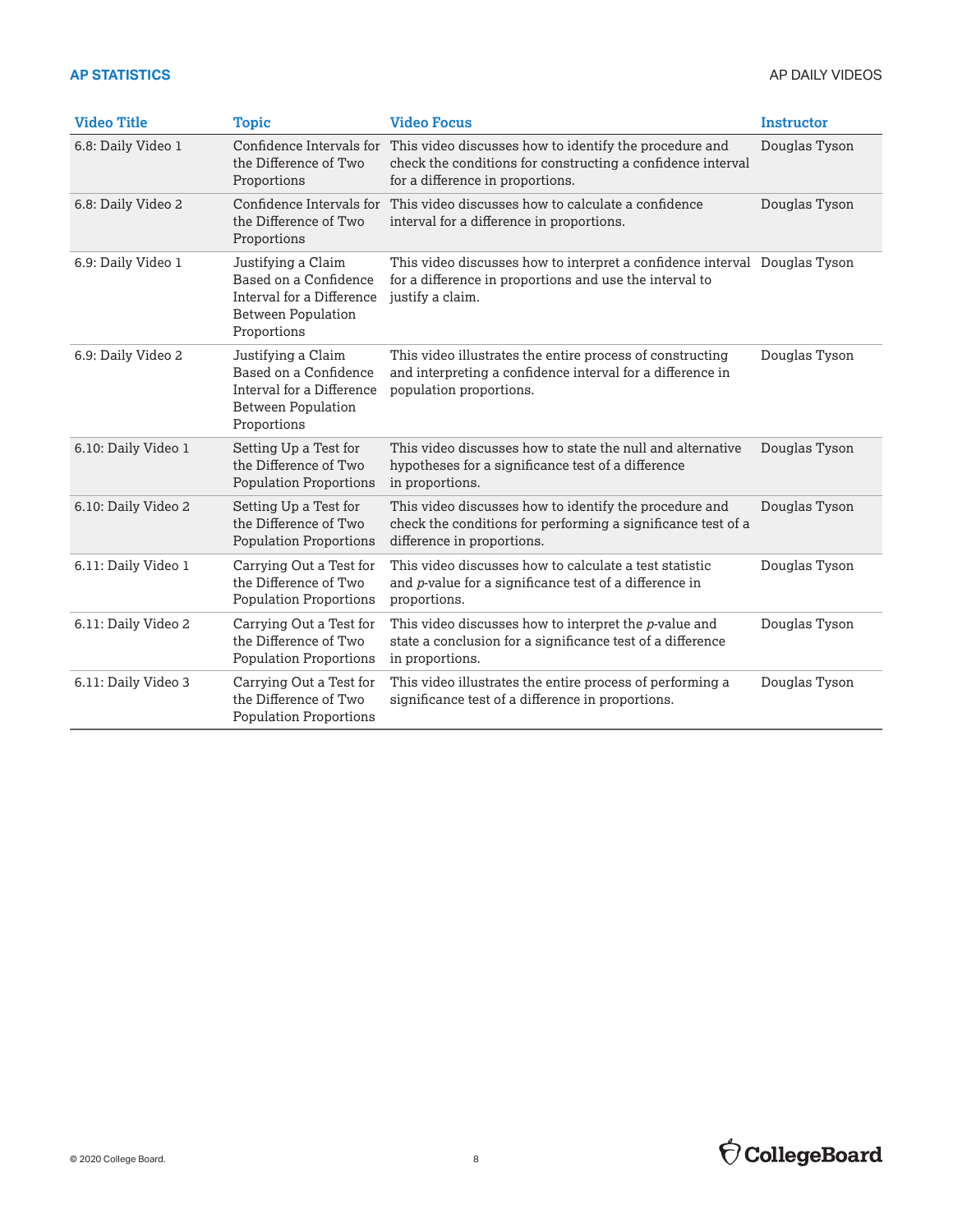| <b>Video Title</b> | <b>Topic</b>                                                                       | <b>Video Focus</b>                                                                                                                                 | <b>Instructor</b>           |
|--------------------|------------------------------------------------------------------------------------|----------------------------------------------------------------------------------------------------------------------------------------------------|-----------------------------|
| 7.1: Daily Video 1 | <b>Introducing Statistics:</b><br>Should I Worry About<br>Error?                   | This video introduces the logic of significance testing for a Doug Tyson<br>difference in means.                                                   |                             |
| 7.2: Daily Video 1 | Constructing a<br>Confidence Interval for<br>a Population Mean                     | This video explains why a z critical value is not<br>appropriate for creating confidence intervals for a<br>population mean.                       | Doug Tyson                  |
| 7.2: Daily Video 2 | Constructing a<br>Confidence Interval for<br>a Population Mean                     | This video discusses how to identify the procedure and<br>check the conditions for constructing a confidence interval<br>for a population mean.    | Doug Tyson                  |
| 7.2: Daily Video 3 | Constructing a<br>Confidence Interval for<br>a Population Mean                     | This video discusses how to calculate a confidence<br>interval for a population mean.                                                              | Doug Tyson                  |
| 7.3: Daily Video 1 | Justifying a Claim<br>About a Population<br>Mean Based on a<br>Confidence Interval | This video discusses how to interpret a confidence interval Doug Tyson<br>for a population mean and how to use the interval to justify<br>a claim. |                             |
| 7.3: Daily Video 2 | Justifying a Claim<br>About a Population<br>Mean Based on a<br>Confidence Interval | This video discusses how to interpret a confidence<br>level and the factors that affect the margin of error in a<br>confidence interval.           | Doug Tyson                  |
| 7.3: Daily Video 3 | Justifying a Claim<br>About a Population<br>Mean Based on a<br>Confidence Interval | This video illustrates the entire process of constructing and<br>interpreting a confidence interval for a population mean.                         | Doug Tyson                  |
| 7.4: Daily Video 1 | Setting Up a Test for a<br>Population Mean                                         | This video discusses how to state the null and alternative<br>hypotheses for a significance test for a population mean.                            | Doug Tyson                  |
| 7.4: Daily Video 2 | Setting Up a Test for a<br>Population Mean                                         | This video discusses how to identify the procedure and<br>check the conditions for performing a significance test for<br>a population mean.        | Doug Tyson                  |
| 7.5: Daily Video 1 | Carrying Out a Test for<br>a Population Mean                                       | This video discusses how to calculate a test statistic and<br>p-value for a significance test of a population mean.                                | Doug Tyson                  |
| 7.5: Daily Video 2 | Carrying Out a Test for<br>a Population Mean                                       | This video discusses how to interpret the $p$ -value and state Doug Tyson<br>a conclusion for a significance test for a population mean.           |                             |
| 7.5: Daily Video 3 | Carrying Out a Test for<br>a Population Mean                                       | This video illustrates the entire process of performing a<br>significance test for a population mean.                                              | Doug Tyson                  |
| 7.6: Daily Video 1 | Confidence Intervals for<br>the Difference of Two<br>Means                         | This video shows how to identify the procedure and verify<br>the conditions for constructing a confidence interval for a<br>difference in means.   | <b>Bridget</b><br>Matamoros |
| 7.6: Daily Video 2 | the Difference of Two<br>Means                                                     | Confidence Intervals for This video demonstrates how to calculate a confidence<br>interval for a difference in means.                              | <b>Bridget</b><br>Matamoros |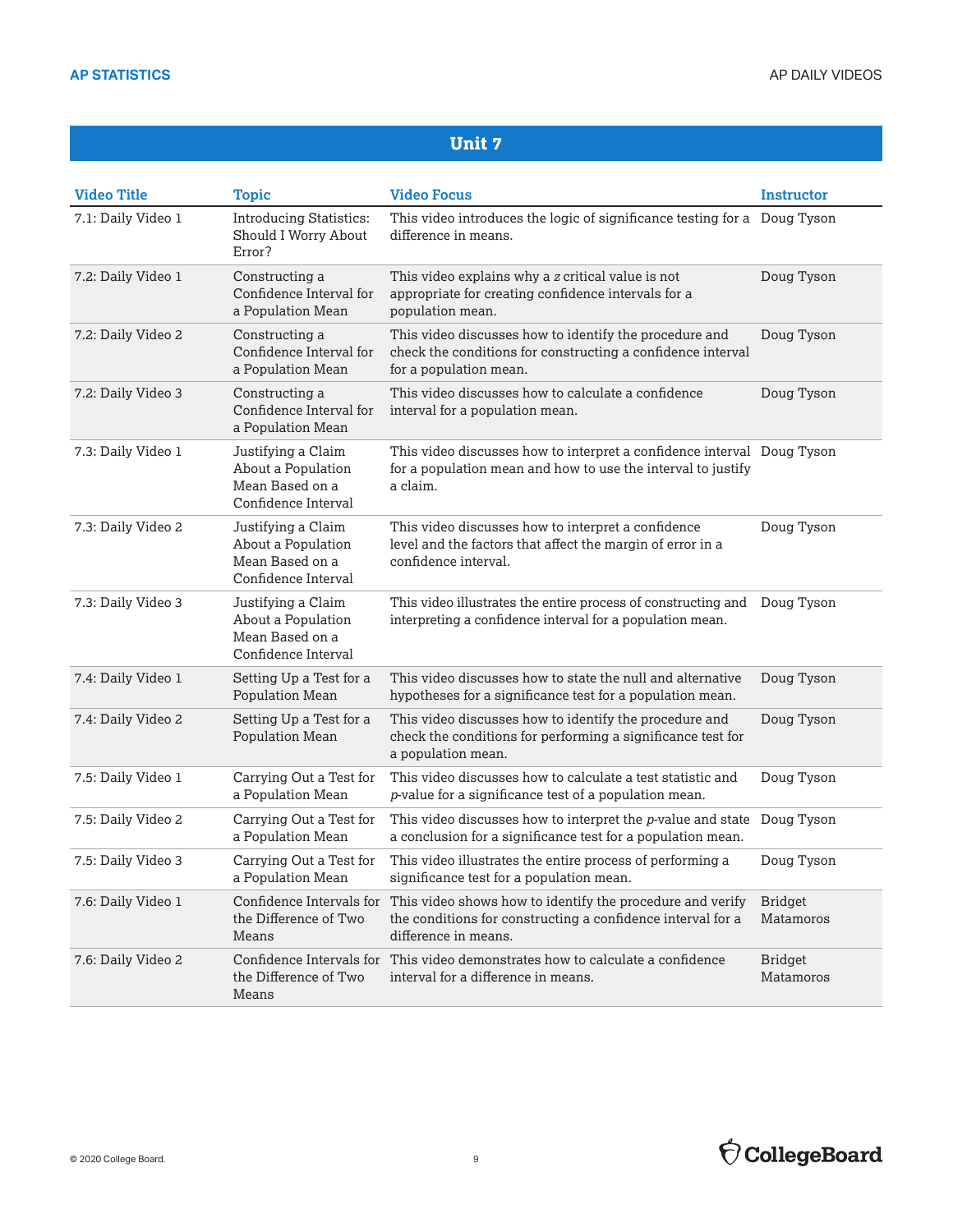| <b>Video Title</b>  | <b>Topic</b>                                                                                  | <b>Video Focus</b>                                                                                                                             | <b>Instructor</b>           |
|---------------------|-----------------------------------------------------------------------------------------------|------------------------------------------------------------------------------------------------------------------------------------------------|-----------------------------|
| 7.7: Daily Video 1  | Justifying a Claim<br>About the Difference of<br>Two Means Based on a<br>Confidence Interval  | This video demonstrates how to interpret a confidence<br>interval for a difference in means and how to use the<br>interval to justify a claim. | <b>Bridget</b><br>Matamoros |
| 7.7: Daily Video 2  | Justifying a Claim<br>About the Difference of<br>Two Means Based on a<br>Confidence Interval  | This video illustrates the entire process of constructing<br>and interpreting a confidence interval for a difference<br>in means.              | <b>Bridget</b><br>Matamoros |
| 7.8: Daily Video 1  | Setting Up a Test for<br>the Difference of Two<br><b>Population Means</b>                     | This video demonstrates how to state the null and<br>alternative hypotheses for a significance test of a<br>difference in means.               | <b>Bridget</b><br>Matamoros |
| 7.8: Daily Video 2  | Setting Up a Test for<br>the Difference of Two<br><b>Population Means</b>                     | This video shows how to identify the procedure and check<br>the conditions for performing a significance test of a<br>difference in means.     | <b>Bridget</b><br>Matamoros |
| 7.9: Daily Video 1  | Carrying Out a Test for<br>the Difference of Two<br><b>Population Means</b>                   | This video demonstrates how to calculate a test statistic<br>and p-value for a significance test of a difference in means.                     | <b>Bridget</b><br>Matamoros |
| 7.9: Daily Video 2  | Carrying Out a Test for<br>the Difference of Two<br><b>Population Means</b>                   | This video demonstrates how to interpret the p-value and<br>state a conclusion for a significance test of a difference<br>in means.            | <b>Bridget</b><br>Matamoros |
| 7.9: Daily Video 3  | Carrying Out a Test for<br>the Difference of Two<br><b>Population Means</b>                   | This video demonstrates the entire process of performing a<br>significance test of a difference in population means.                           | <b>Bridget</b><br>Matamoros |
| 7.10: Daily Video 1 | Skills Focus: Selecting,<br>Implementing, and<br>Communicating<br>Inference Procedures        | This video shows how to distinguish between data that<br>are paired versus data that come from two independent<br>random samples.              | <b>Bridget</b><br>Matamoros |
| 7.10: Daily Video 2 | Skills Focus: Selecting,<br>Implementing, and<br>Communicating<br><b>Inference Procedures</b> | This video demonstrates how to identify an appropriate<br>inference procedure involving proportions or means.                                  | <b>Bridget</b><br>Matamoros |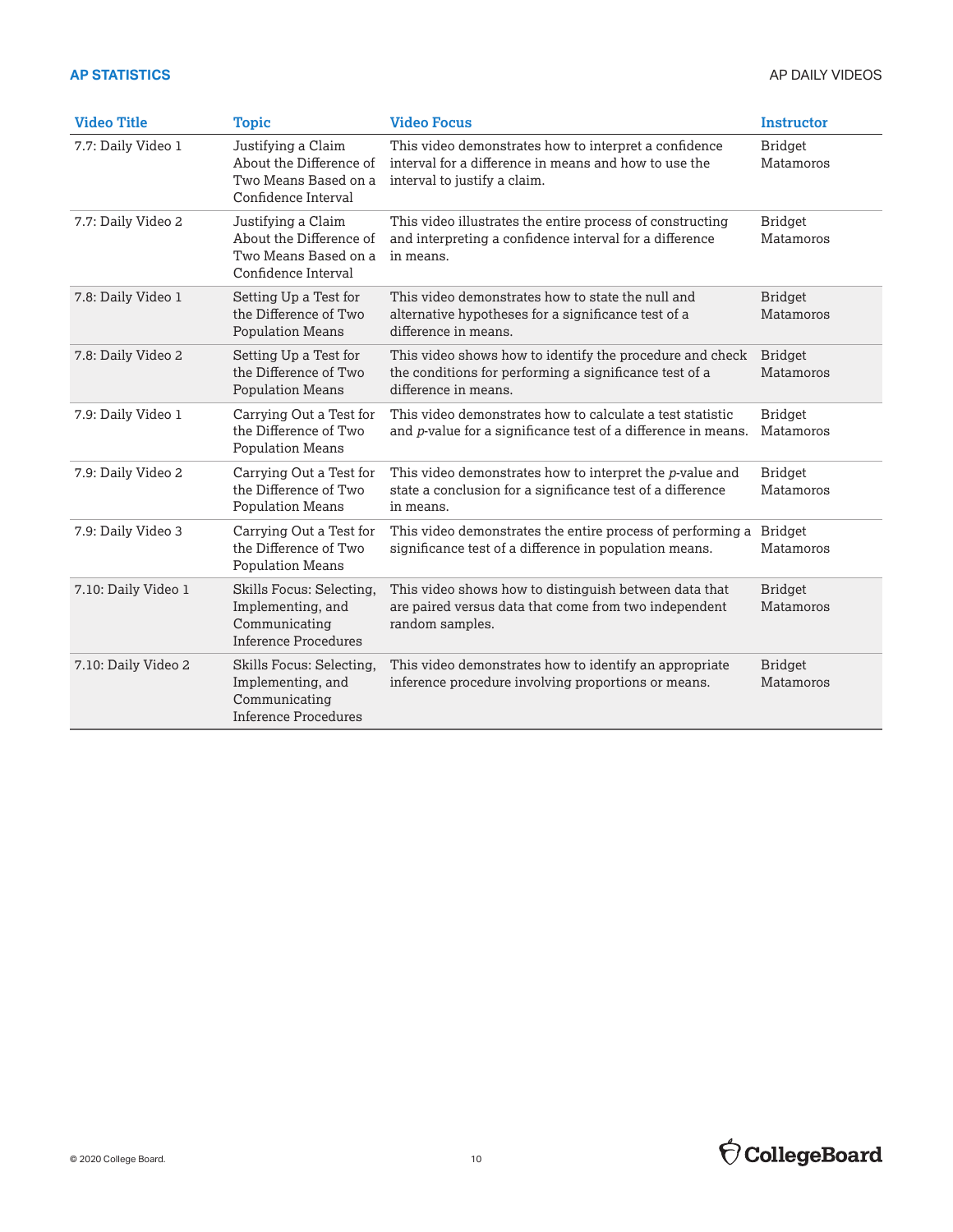| <b>Video Title</b>                | <b>Topic</b>                                                                            | <b>Video Focus</b>                                                                                                                                            | <b>Instructor</b>           |
|-----------------------------------|-----------------------------------------------------------------------------------------|---------------------------------------------------------------------------------------------------------------------------------------------------------------|-----------------------------|
| 8.1: Daily Video 1                | Introducing Statistics-<br>Are My Results<br>Unexpected?                                | This video introduces the logic of significance testing for a<br>distribution of proportions for one categorical variable.                                    | <b>Bridget</b><br>Matamoros |
| 8.2: Daily Video 1<br>(Skill 3.C) | Setting up a Chi-Square<br>Goodness of Fit Test                                         | This video illustrates the properties of chi-square<br>distributions.                                                                                         | <b>Bridget</b><br>Matamoros |
| 8.2: Daily Video 2<br>(Skill 1.F) | Goodness of Fit Test                                                                    | Setting up a Chi-Square This video demonstrates how to state the null and<br>alternative hypotheses for a chi-square goodness-of-fit test.                    | <b>Bridget</b><br>Matamoros |
| 8.2: Daily Video 3<br>(Skill 4.C) | Setting up a Chi-Square<br>Goodness of Fit Test                                         | This video demonstrates how to identify the procedure<br>and check the conditions for using a chi-square<br>goodness-of-fit test.                             | <b>Bridget</b><br>Matamoros |
| 8.3: Daily Video 1<br>(Skill 3.E) | Carrying out a<br>Chi-Square Goodness<br>of Fit Test                                    | This video demonstrates how to calculate a test statistic<br>and p-value for a chi-square goodness-of-fit test.                                               | <b>Bridget</b><br>Matamoros |
| 8.3: Daily Video 2<br>(Skill 4.B) | Carrying out a Chi-<br>Square Goodness of Fit<br>Test                                   | This video demonstrates how to interpret the p-value and<br>state a conclusion for a chi-square goodness-of-fit test.                                         | <b>Bridget</b><br>Matamoros |
| 8.3: Daily Video 3<br>(Skill 4.E) | Carrying out a<br>Chi-Square Goodness<br>of Fit Test                                    | This video illustrates the entire process of performing a<br>chi-square goodness-of-fit test.                                                                 | <b>Bridget</b><br>Matamoros |
| 8.4: Daily Video 1                | <b>Expected Counts in</b><br>Two-Way Tables                                             | This video discusses how to calculate expected counts for<br>two-way tables of categorical data.                                                              | Luke Wilcox                 |
| 8.5: Daily Video 1<br>(Skill 1.F) | Setting Up a Chi-Square<br>Test for Homogeneity or<br>Independence                      | This video discusses how to identify the procedure and<br>state the null and alternative hypotheses for a chi-square<br>test for homogeneity or independence. | Luke Wilcox                 |
| 8.5: Daily Video 2<br>(Skill 4.C) | Setting Up a Chi-Square<br>Independence                                                 | This video discusses how to check the conditions<br>Test for Homogeneity or for performing a chi-square test for homogeneity<br>or independence.              | Luke Wilcox                 |
| 8.6: Daily Video 1<br>(Skill 3.E) | Carrying Out a<br>Chi-Square Test<br>for Homogeneity or<br>Independence                 | This video discusses how to calculate a test statistic<br>and p-value for a chi-square test for homogeneity<br>or independence.                               | Luke Wilcox                 |
| 8.6: Daily Video 2<br>(Skill 4.B) | Carrying Out a<br>Chi-Square Test<br>for Homogeneity or<br>Independence                 | This video discusses how to interpret the p-value and<br>state a conclusion for a chi-square test for homogeneity<br>or independence.                         | Luke Wilcox                 |
| 8.6: Daily Video 3<br>(Skill 4.E) | Carrying Out a<br>Chi-Square Test<br>for Homogeneity or<br>Independence                 | This video illustrates the entire process of performing a<br>chi-square test for homogeneity or independence.                                                 | Luke Wilcox                 |
| 8.7: Daily Video 1                | Skills Focus-Selecting<br>an Appropriate<br>Inference Procedure for<br>Categorical Data | This video demonstrates how to identify an appropriate<br>chi-square test for categorical data.                                                               | Luke Wilcox                 |